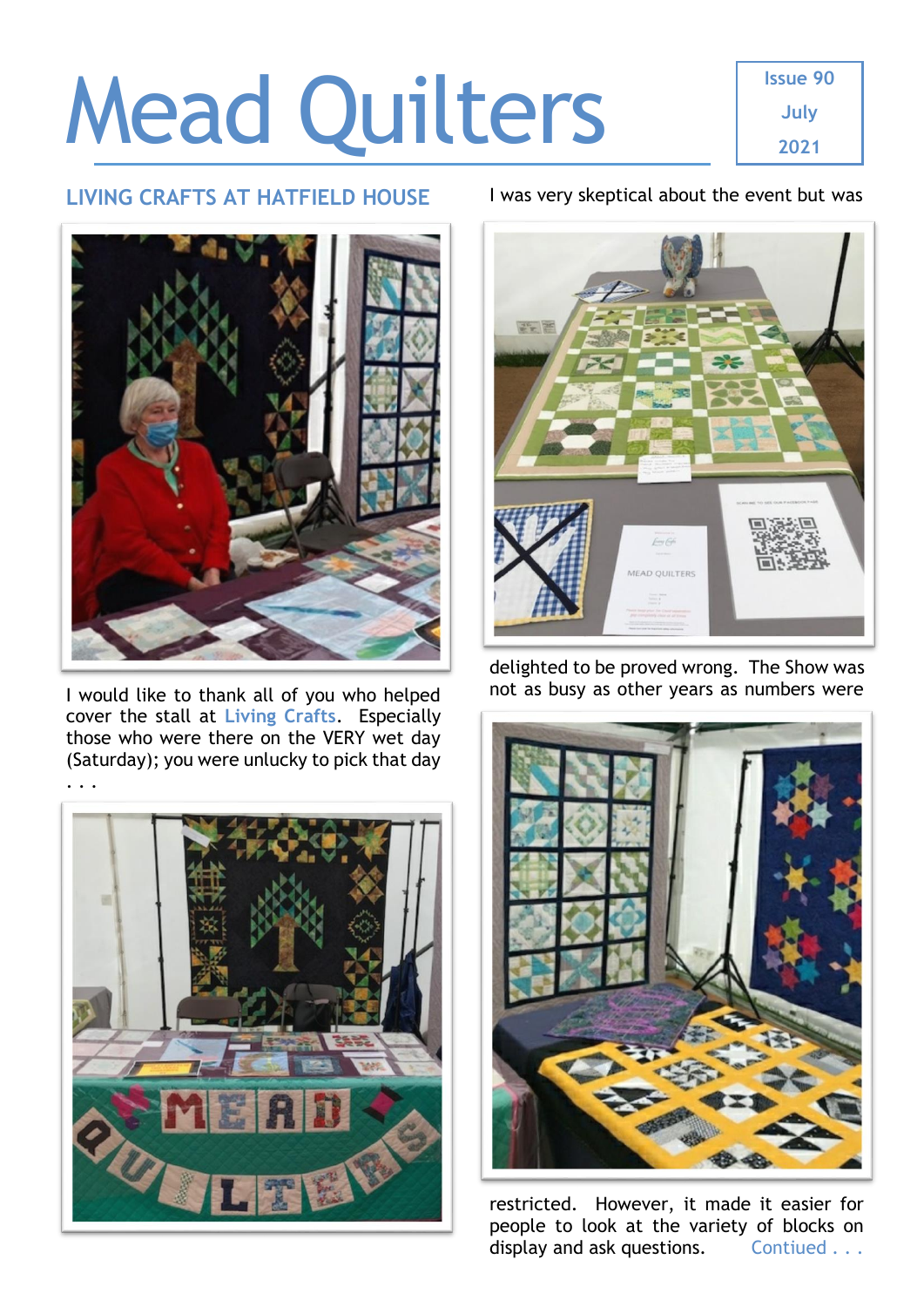The reports from those who were there was that there were a steady flow of people and lots of questions asked. The **Q code** went down very well with a lot of people and phones were snapping it with interest.

I would like to think that next year will be a more normal year for us all.

*Carol Wort*

## **BOOK REVIEWS**

### **Layered and Stitched Pictures** by *Katie Essam*



This book is all about using free machine applique and embroidery to create pictures. It begins with some basics such as choosing materials and then setting up your sewing machine. It then focuses on seven projects, including a beach scene, animals, birds and a sewing notion collage. Each project has detailed instructions for composition and technique.

The book is crammed with step by step photos to support the instructions. It would be a good starting point for anyone interested in exploring free machine applique.



# **Curated Quilts**



**Curated Quilts** is not a book but a quarterly journal produced in the **USA**. Each journal focuses on a theme where different aspects of design and quilting are featured. Each issue offers a gallery full of examples of modern quilts and a variety of supporting features.

The current edition features quilt makers from around the world, their response to **Covid** and the resulting quilts that were stitched.

Find them all at:

**[curatedquilts.com](https://curatedquilts.com/)** *Janet Goddard*